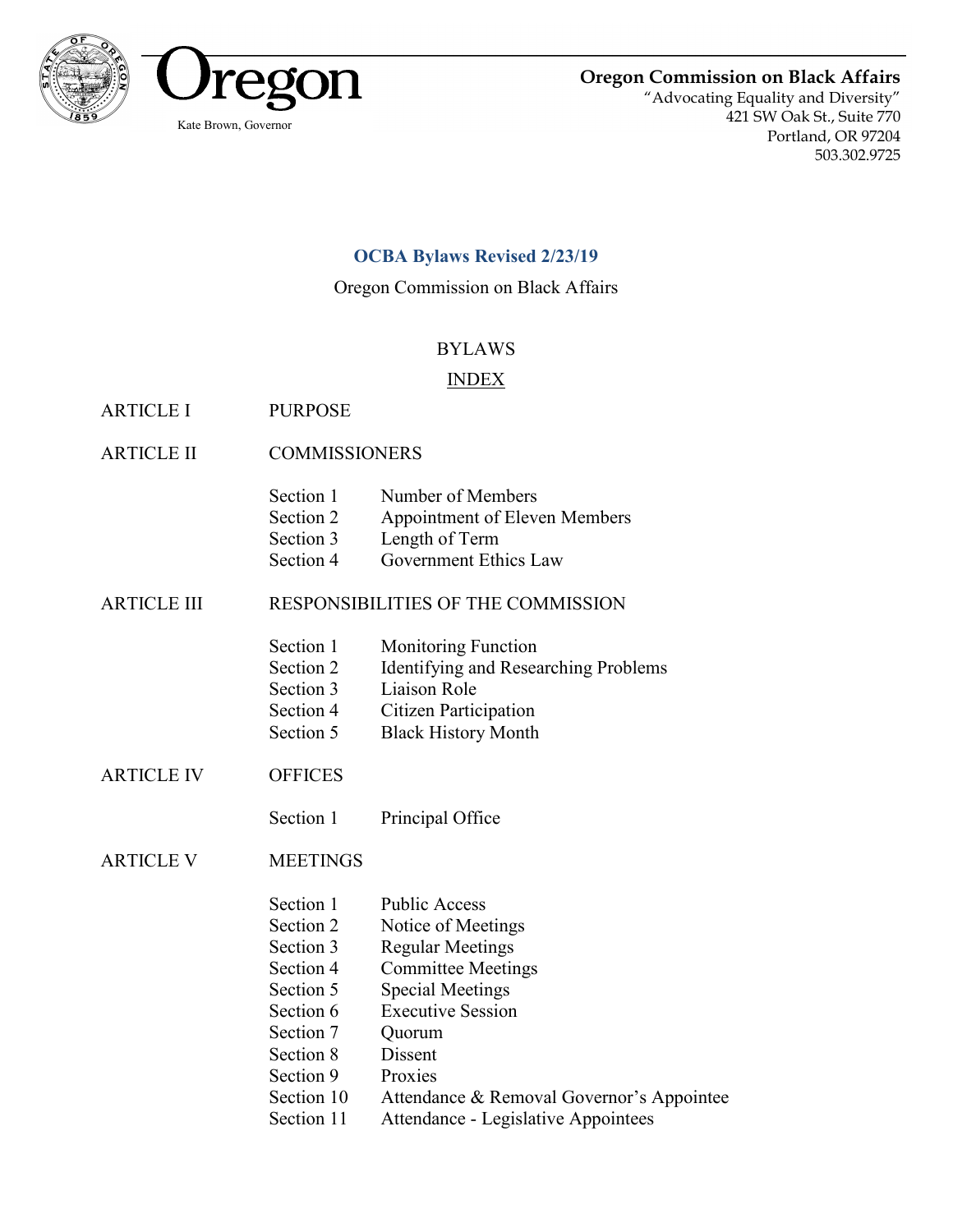## ARTICLE VI OFFICERS

| Section 1 | Designation             |
|-----------|-------------------------|
| Section 2 | Nominations             |
| Section 3 | Election                |
| Section 4 | <b>Special Election</b> |

ARTICLE VII STAFF & VOLUNTEERS

| Section 1 | <b>Commission Staff</b> |
|-----------|-------------------------|
| Section 2 | Hiring                  |
| Section 3 | Responsibilities        |
| Section 4 | Evaluation              |
| Section 5 | Volunteers              |

ARTICLE VIII DUTIES OF OFFICERS

| Section 1 | Duties of Chairperson      |
|-----------|----------------------------|
| Section 2 | Duties of Vice Chairperson |

ARTICLE IX COMMITTEES

| Section 1 | <b>Operational Committees</b> |
|-----------|-------------------------------|
| Section 2 | <b>Standing Committees</b>    |
|           |                               |

- Section 3 Committee Chairpersons<br>Section 4 Committee Membership
- Committee Membership
- ARTICLE X RULES OF PROCEDURE
- ARTICLE XI OREGON LAW
- ARTICLE XII AMENDMENTS, REVISIONS, AND REPEAL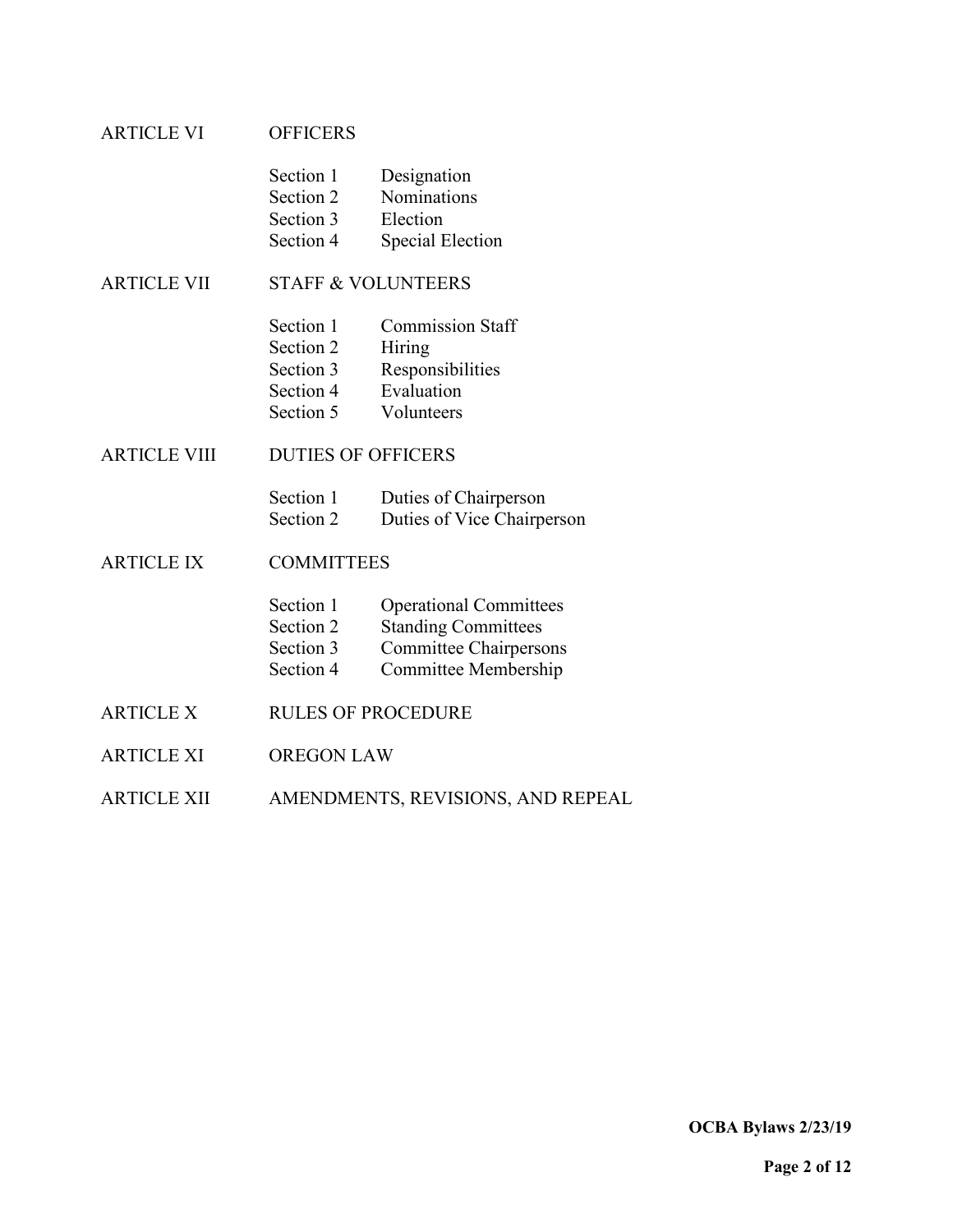## **OREGON COMMISSION ON BLACK AFFAIRS BYLAWS**

## **ARTICLE I – PURPOSE**

The Oregon Commission on Black Affairs was created to work for the implementation and establishment of economic, social, legal and political equality for Blacks in Oregon. (ORS 185.410).

### **ARTICLE II – COMMISSIONERS**

### **Section 1 – Number of Members**

The Commission on Black Affairs shall be comprised of eleven (11) members. Two of the eleven commissioners shall be representatives from the Legislative Assembly.

### **Section 2 – Appointment of Eleven Members**

Nine members of the Commission shall be appointed by the Governor and confirmed by the Senate. The President of the Senate and the Speaker of the House shall each appoint one Legislative member.

### **Section 3 – Length of Term**

Members appointed by the Governor shall serve three-year terms. Legislators shall serve two-year terms.

### **Section 4 – Government Ethics Law**

All Commission members must adhere to the Oregon Code of Ethics set forth in ORS 244.050. This code prohibits public officials from:

- 1. Using their position to obtain financial gain for themselves, members of their household, or any other business with which they or members of their household are associated;
- 2. Using confidential information received in their position for private gain;
- 3. Soliciting or receiving a promise of future employment for official action; or
- 4. Offering, Soliciting or receiving, during a calendar year, gifts totaling over \$50 in value, from any source with an economic interest in the public official's governmental agency.
- 5. Attempting to represent or represent a client for a fee before the governing body of a public body of which the person is a member.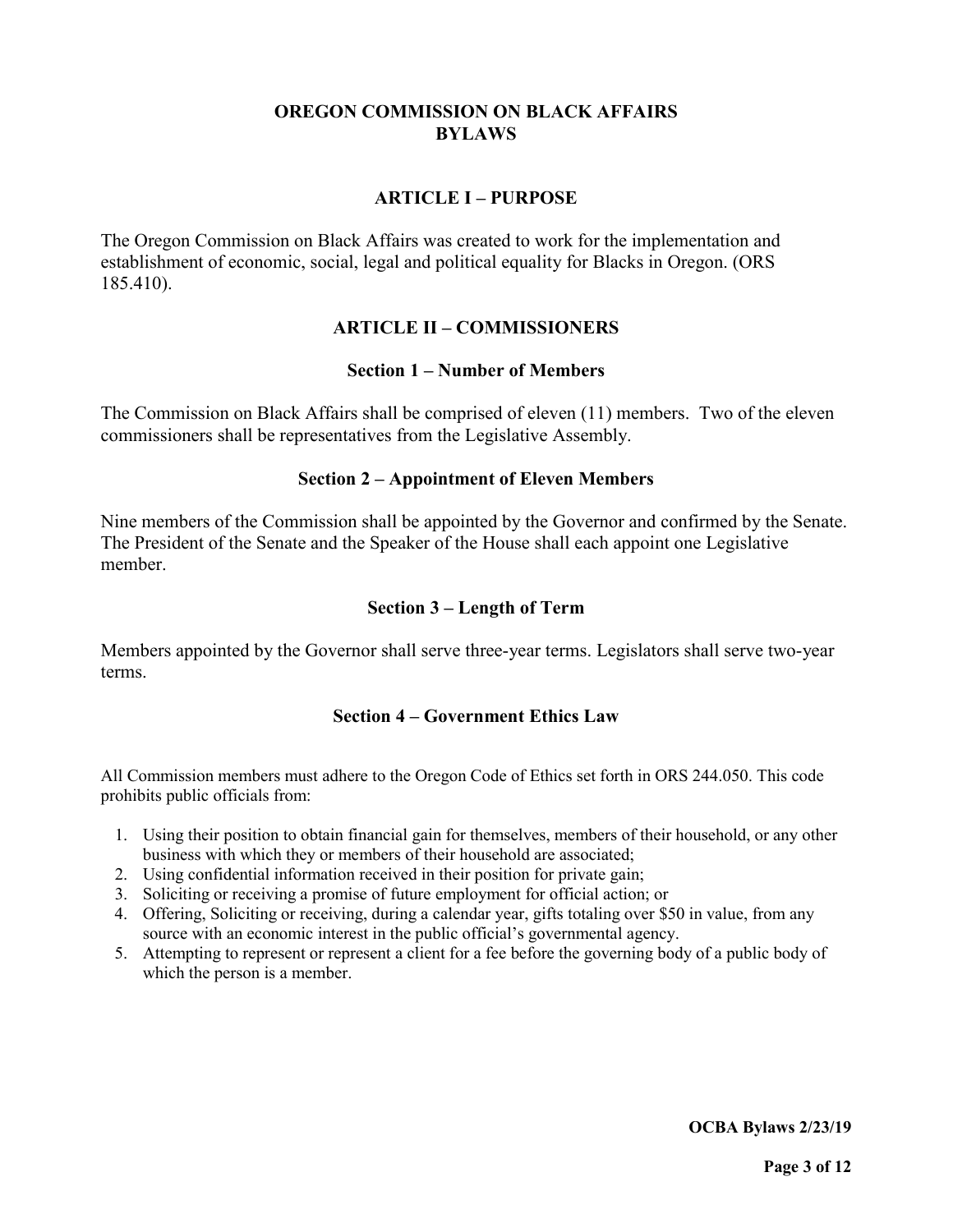# **ARTICLE III – RESPONSIBILITIES OF THE COMMISSION**

#### **Section 1 – Monitoring Function**

Commissioners shall monitor existing programs and legislation designed to meet the needs of Black Oregonians.

Commissioners must foster a cooperative and supportive team approach with other members of the OCBA and the Advocacy Commissions, OACO Administrator and staff, as well as the community at large.

### **Section 2 – Identifying and Researching Problems**

Commissioners shall study program and services, identify and analyze problem areas and issues affecting the Black Community and recommend actions to the Governor and the Legislative Assembly, including recommendations on legislative programs.

Commissioners may offer new proposals and recommend changes in programs, policies and standards.

## **Section 3 – Liaison Role**

Commissioners, as individuals, must use discretion to avoid the appearance of speaking for the Commission unless specifically authorized to do so.

The Commission shall maintain liaison between the Black Community, nonprofit organizations, private sector organizations, and government entities.

Commissioners must interpret community opinions, attitudes, and needs to the Commission for transmittal to agencies, the Legislature, and the Governor.

Commissioners must represent the Commission and its policies, mission, and reputation.

Commissioners must represent the Commission in a positive manner and must remember that when speaking with the media, that they must not give personal opinions.

#### **Section 4 – Citizen Participation**

Commissioners shall encourage Black representation on state boards and commissions, and other task forces and committees.

Commissioners must build and maintain a relationship with the Black community they represent.

### **Section 5 – Black History Month**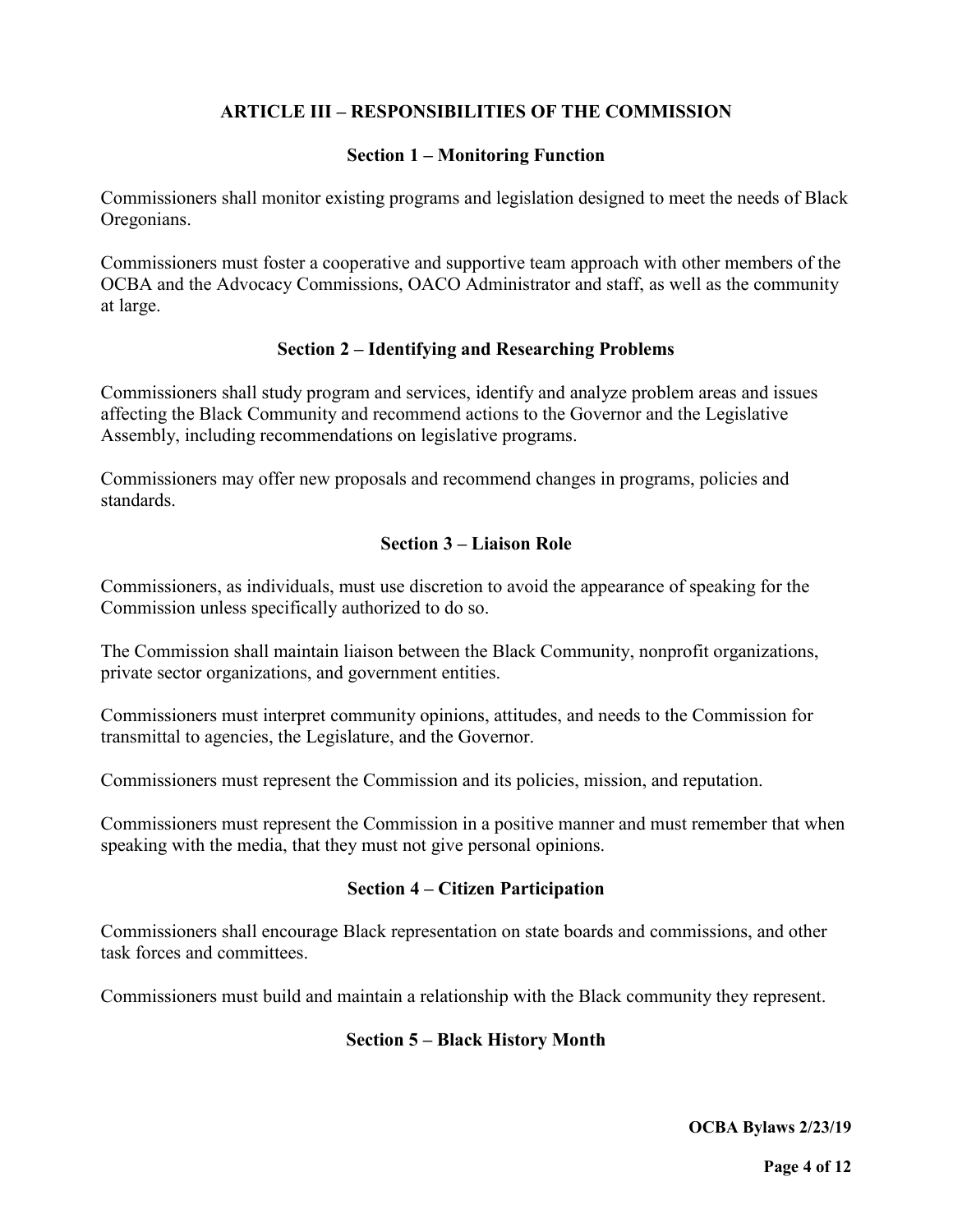OCBA partners with the Governor of Oregon to celebrate Black History Month with a proclamation and may, when requested by the Governor, represent the Governor in reading the proclamation at gatherings when the Governor cannot attend.

## **ARTICLE IV – OFFICES**

### **Section 1 - Principal Office**

The Commission is staffed by the Oregon Advocacy Commission Office. The principal OACO office is located in the city of Portland, County of Multnomah, State of Oregon.

### **ARTICLE V – MEETINGS**

#### **Section 1 – Public Access**

All Commission meetings (regular and special) are open to the public. (See Attorney General's Public Records and Meetings Manual).

#### **Section 2 – Notice of Meetings**

Commissioners shall be given at least 10 days' notice, in writing, of the date and place of each regular, adjourned or special meeting. (ORS 182.120)

#### **Section 3 – Regular Meetings**

A regular Commission meeting or committee meeting shall be held no less than bi-monthly (every two months). The general business and action of the Commission shall take place at regular meetings.

#### **Section 4 – Committee Meetings**

Committee meetings (operational, standing, and program) shall be scheduled as needed in accordance with the public meeting requirements.

### **Section 5 – Special Meetings**

Special Commission meetings may be called at any time and place provided that fully adequate notice of the location and matter(s) to be discussed are given, so that interested persons may attend. The Chairperson, any three Commissioners, or the OACO Administrator, at the consent of the Chairperson, or any three Commissioners may call special meetings.

### **Section 6 – Executive Session**

At any regularly called meeting, the Commission may (by majority vote) go into Executive Session and exclude there-from any and all persons, except Commissioners or others allowed under pertinent statutes. Executive Sessions are subject to the Public Meeting Law. (See Attorney General's Public Records and Meetings Manual.)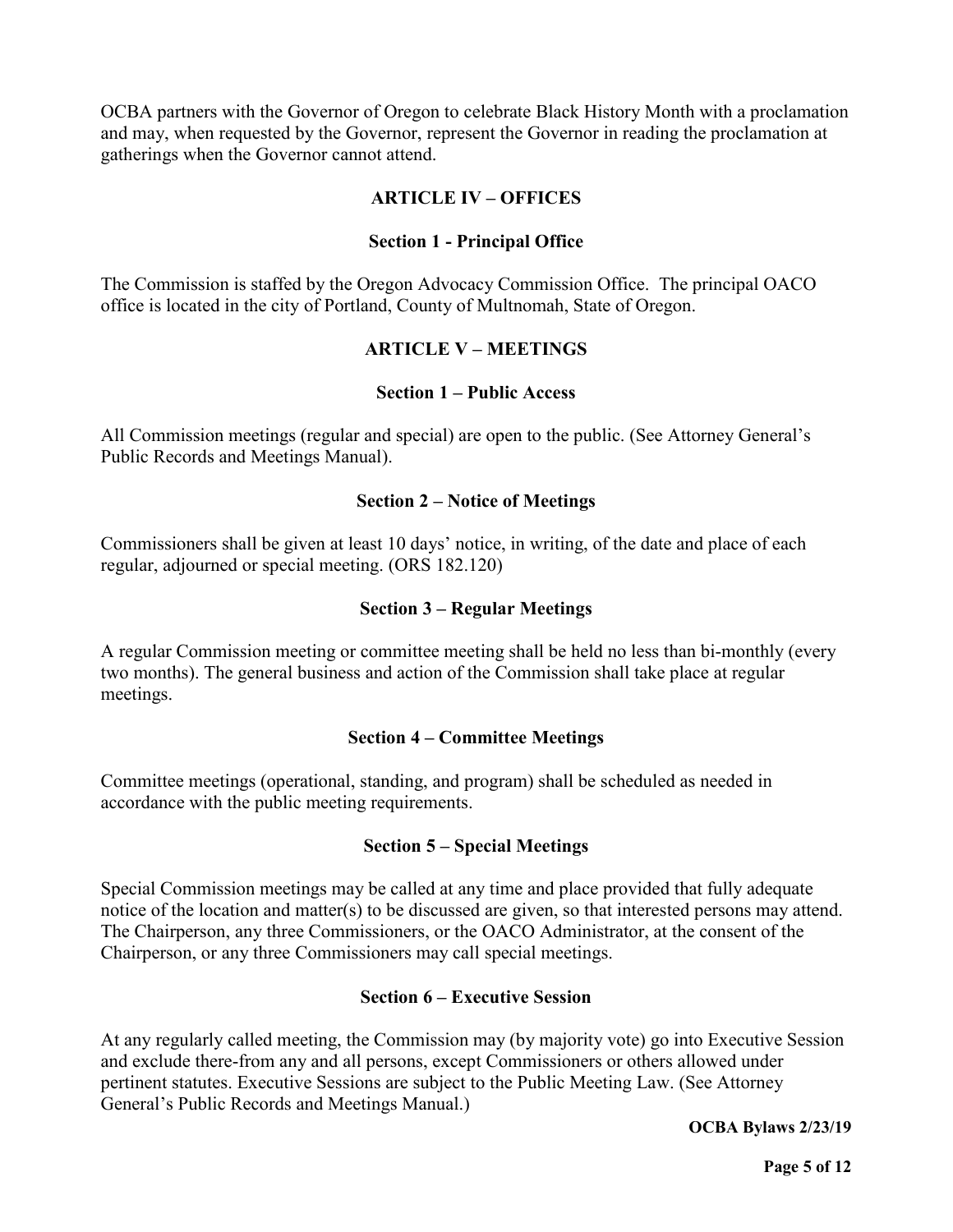#### **Section 7 – Quorum**

At all regular and special Commission meetings, a quorum shall be a simple majority of Commissioners serving.

#### **Section 8 – Dissent**

A Commissioner, who is present at a Commission meeting at which official action is taken, shall be presumed to have assented to the holding of the meeting and action taken. Their dissent must be entered in the meeting minutes or filed as written dissent or objection with the person acting as meeting Recorder before the meeting adjourns. Such right of dissent shall not apply to a Commissioner who voted in favor of such action.

### **Section 9 – Proxies**

All votes before the Commission must be personally cast and there shall be no votes by proxy.

### **Section 10 – Attendance & Removal Governor's Appointee**

The office of a Commissioner serves at the pleasure of the appointing authority. If the member ceases to possess the qualifications required for appointment, to include status designations as provided in ORS 236.010, or has two successive unexcused absences, and unless prevented from attending for reasonable cause, as provided in ORS 182.010, the Governor shall appoint a successor.

Commissioners and the OACO Administrator shall attend all meetings unless excused by the Chairperson of the Commission. A request to be excused from a meeting must be submitted by email, fax, telephone or in writing 24 hours prior to the meeting when possible.

After a Commissioner has missed two consecutive meetings the Chair or designee will contact the commissioner concerning their intention to serve. The Chair or designee will report back to the full commission at its next meeting. If the member is absent again the Commission will inform the governor's office regarding the lack of attendance of the Commissioner and need for a new appointment.

### **Section 12 – Attendance - Legislative Appointees**

A Commissioner, appointed by the President of the Senate or the Speaker of the House, who fails to attend two consecutive meetings of the Commission shall forfeit his/her office, unless he/she is prevented from attending by legislative responsibilities or serious illness of himself/herself or his/her family, or for any other cause in the judgment of the President or Speaker constituting a valid reason for failing to attend.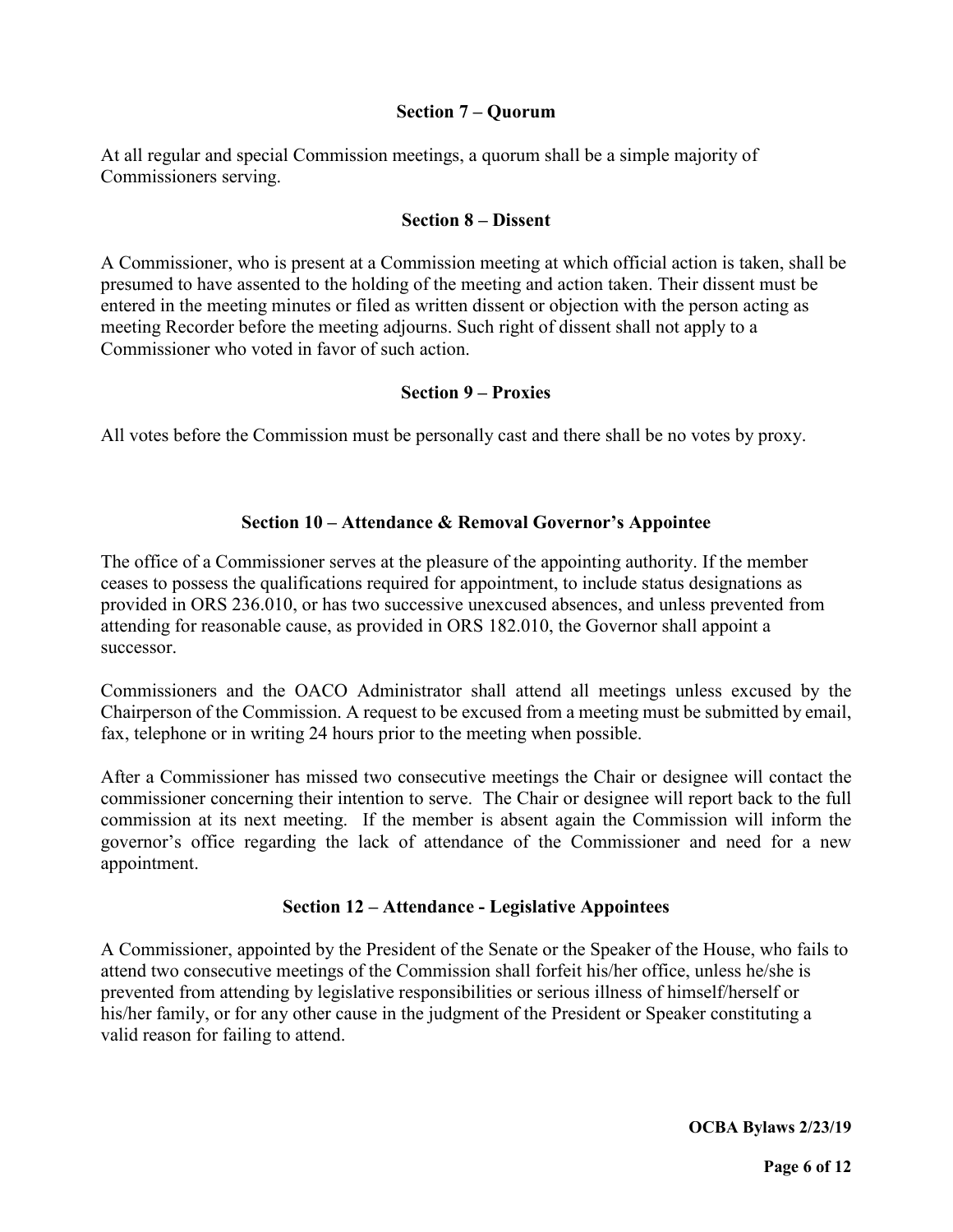## **ARTICLE VI – OFFICERS**

#### **Section 1 – Designation**

The officers of the Commission shall be a Chairperson and a Vice-Chairperson. Both the Chairperson and Vice Chairperson shall be Commissioners.

#### **Section 2 – Nominations**

Nominations for Chairperson and Vice Chairperson shall be made in October of each year. An official ballot shall be prepared and ballots shall be cast at the December meeting.

#### **Section 3 – Election**

The Chairperson and Vice Chairperson shall be elected by the Commissioners every biennium at the December regular meeting of the Commission. Officers shall hold office for two years, unless removed by a two- thirds vote of the Commission, and until their successors are elected.

#### **Section 4 - Special Election**

A special election may be held to fill the positions of the Chairperson and/or Vice Chairperson, subject to limitations defined in Article 8 - Section 2 of these bylaws.

## **ARTICLE VII – STAFF & VOLUNTEERS**

## **Section 1 - Commission Staff**

The Commission shall be staffed by the Oregon Advocacy Commissions Office. The OACO Administrator serves as staff for the four Advocacy Commissions so they may carry out their duties.

### **Section 2 - Hiring**

In accordance with Oregon law, the Commission, in partnership with the Oregon Commission on Asian and Pacific Islander Affairs, the Oregon Commission on Black Affairs, the Oregon Commission on Hispanic Affairs, the Oregon Commission for Women, and the Commissioner of the Oregon Bureau of Labor and Industry, shall set for the qualifications of the OACO Administrator and appoint a qualified person, and may, subject to Oregon Revised Statute and administrative rules, employee other persons to provide such services as the commission shall require.

### **Section 3 - Responsibilities**

The Administrator shall ensure the fiscal health and overall operation of the agency and the implementation of program goals. Duties include, (but are not limited to), an Administrators report on her/his accomplishments at each of the Commission's regular meetings, fiscal monitoring, fundraising, grant writing, community networking, public relations, systems and legislative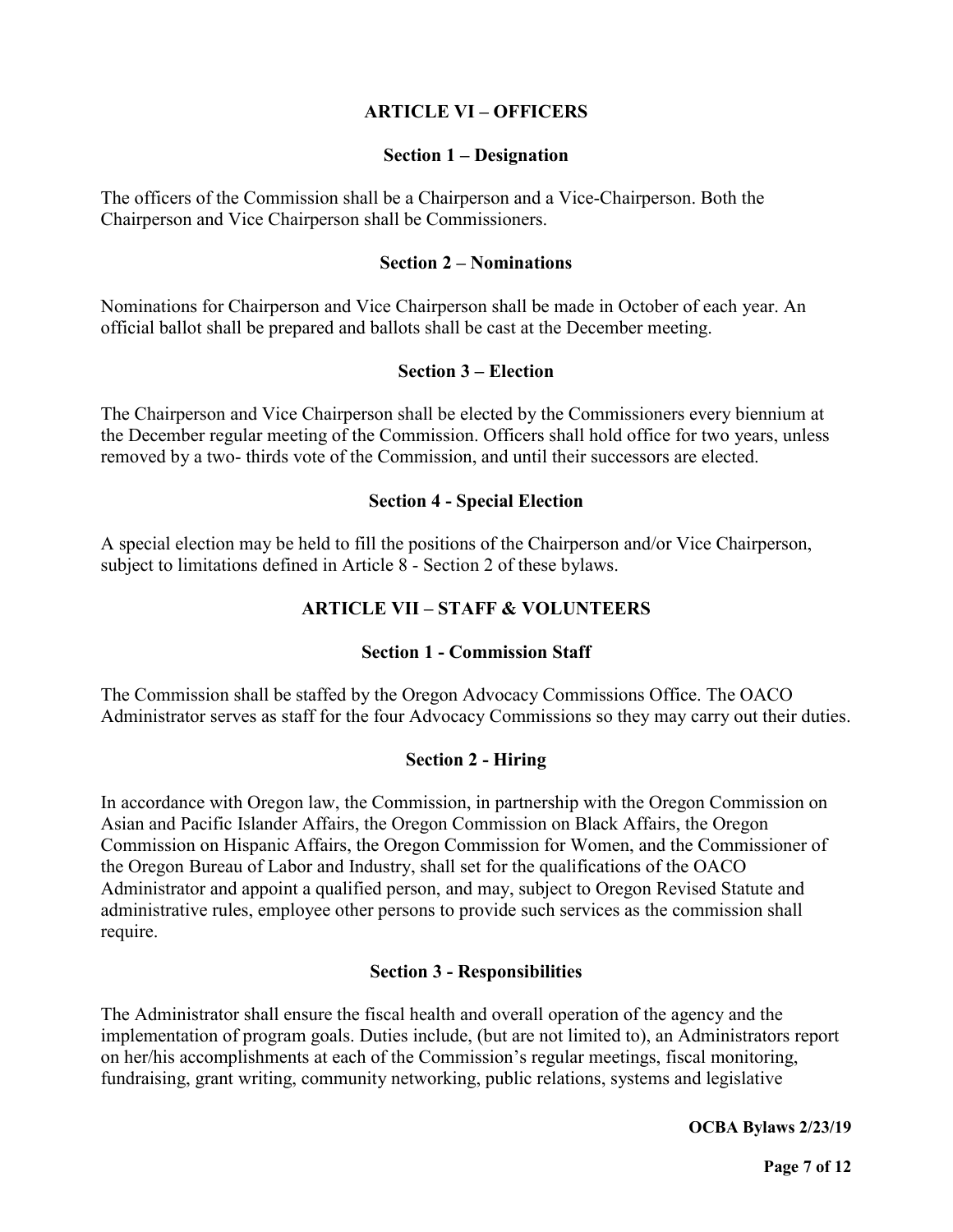advocacy, general oversight of program services, liaison to the Commission, office administrator, and supervisor of any staff.

The OACO Administrator shall:

- A. Keep the Commissioners informed regarding the implementation of decisions made by the Commissioners, legislative activities, community-based activities and status affecting the Black community.
- B. Be present at all Commission meetings unless excused by the Chair.
- C. Present matters requiring policy decisions before the full Commission for their review and approval.
- D. Establish and maintain a relationship with state agencies, public and private industries.
- E. Report at least monthly to the Chairperson of the Commission on activities and actions taken on behalf of the Commission that may need action.
- F. In coordination with the Legislative Committee present a draft of the Commission's annual legislative agenda for review and approval.
- G. Inform the Chair and Vice Chair of any public disclosure requests of Commission records. The Administrator will work with DAS and/or DOJ to determine which portion of document in the request may be made public.
- H. Communication with the Chair on all news releases and significant newsworthy items statewide.
- I. Manage the day-to-day operations of the Commission office, budget, and personnel, including staff assignments and annual performance evaluations.
- J. Manage the budget and provide a status report on the budget expenditures and goals.

# **Section 4 – Evaluation**

The Administrator will be evaluated by the appointing Committee six months after the hire date, and each year thereafter. The purpose of the evaluation shall be to communicate the assessment of the Administrator performance and to identify, performance or project priorities for the coming year.

### **Section 5 – Volunteers**

As volunteer opportunities arise the commission shall utilize community volunteers to expedite its work.

# **ARTICLE VIII – DUTIES OF OFFICERS**

### **Section 1 – Duties of Chairperson**

The duties of the Chairperson shall be to:

A. Preside at all meetings of the Commission ensuring all meetings are conducted in an orderly manner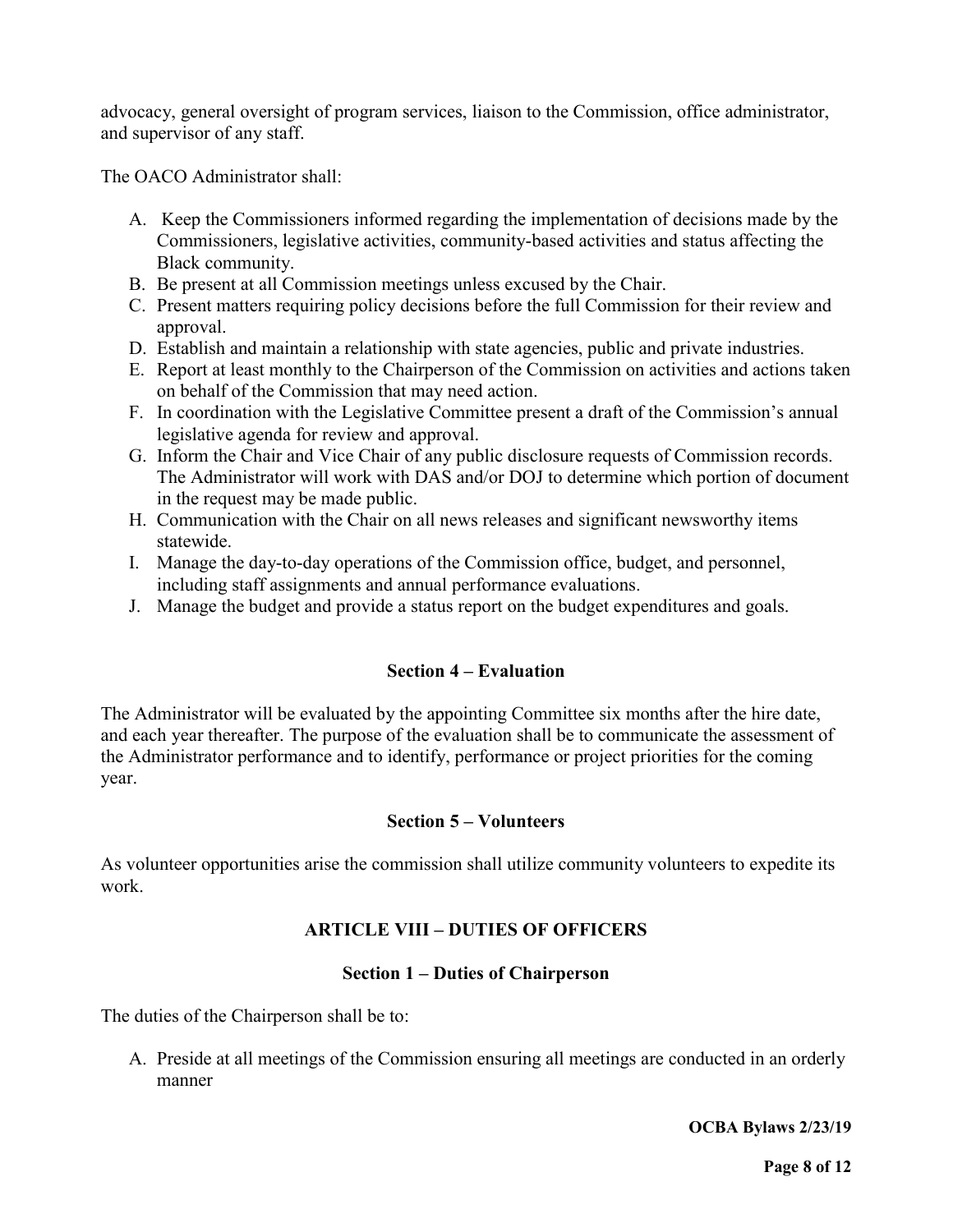- B. Serve as the spokesperson, and has the authority to make public statements on behalf of the Commission. The Chairperson must assure that any public statements accurately reflect the Commissions position.
- C. Call special meetings, subject to "Special Meetings" rules.
- D. Coordinate and recruit new members in coordination with the Vice Chairperson.

C. Appoint all operational, standing and program committee members and their respective Chairpersons, subject to the ratification of the Commission.

D. Advises the OACO Administrator on issues or other matters that require attention.

E. Reviews the Commissions biennial budget proposal with the OACO Administrator prior to it be presented to the full Commission and public for recommendations.

F. Represent the Commission in its reports to the Governor, media and other agencies.

G. Perform all duties necessary and incidental to the office, unless otherwise specifically delegated to another Commissioner or the OACO Administrator.

### **Section 2 – Duties of Vice Chairperson**

The Vice-Chairperson shall

- A. Perform the duties of the Chairperson in the absence of the Chairperson or in the event of the Chairperson's inability to act. Should the Chairperson vacate the position of chair during his/her unexpired term, the Vice-Chairperson shall assume the position of Chairperson.
- B. Have the responsibility of coordinating and monitoring the activities of standing and program committees.
- C. Coordinates and recruits new members along with the Chairperson. The Vice Chair coordinates with the OACO Administrator to inform Commissioners in their third year of serving that a letter of interest must be submitted if they would like to be re-appointed by the Governor's Office.

# **ARTICLE IX - COMMITTEES**

#### **Section 1 – Operational Committees**

The names, composition, and duties of the operational committees of the Commission shall be designated or renewed at the first meeting of the fiscal year. Unless otherwise designated by the Commission, the following shall be Operational Committees: Executive Committee and Outreach and Visibility Committee.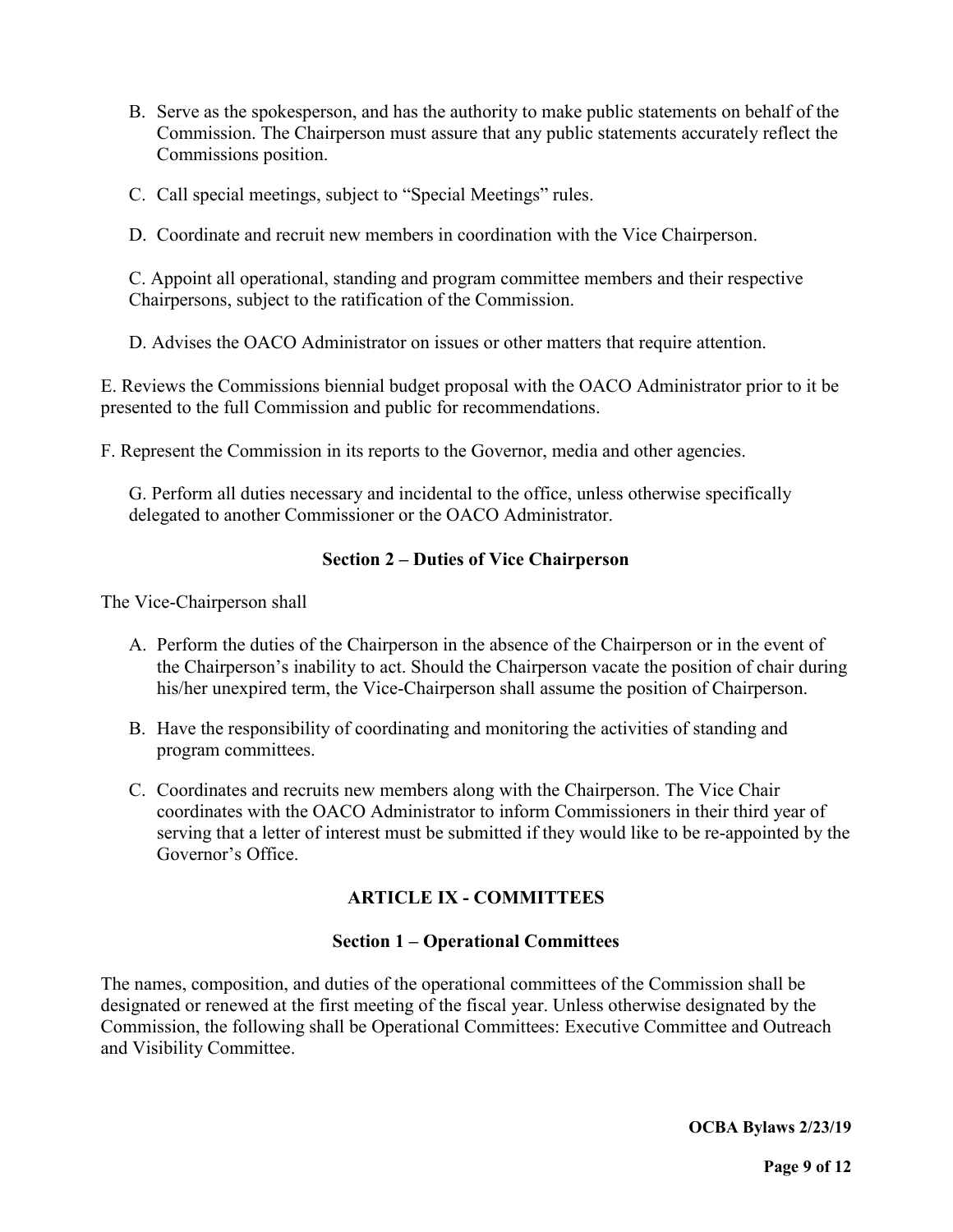A. Executive Committee - shall consist of the Chairperson, Vice Chairperson, and Committee Chairperson(s).

1. The Commission Chairperson shall preside at Executive Committee meetings. The Executive Committee shall also function as the committee responsible for developing, reviewing, and monitoring the Commission's budget.

2. The Executive Committee monitors status of all projects and initiatives

3. In the event a full Commission meeting cannot be called and immediate action must be taken, the Executive Committee is empowered to act, with their action to be ratified at the next regular meeting of the full Commission.

4. The Executive Committee assists the OACO Administrator in coordination of orientation and training for new Commissioners, and serves as a mentor to newly appointed Commissioners.

5. The Executive Committee, may consult with the Chair to provide input to the annual performance appraisal of the OACO Administrator.

6. Solicit and submit names of members of the Black community to serve on state boards and commissions, task forces and other pertinent committees.

## **Section 2 – Standing Committees**

The Commission, in keeping with its duties and purpose, shall have three standing committees: Advocacy, Research, and Legislative.

### **A. Advocacy Committee shall:**

1. Develop strategies for monitoring and making recommendations to state agencies and other organizations to ensure that programs, processes, and procedures positively, or do not negatively, impact, social, legal, economic, and/or political equality of the Black community statewide.

2. Review and report recommendations to the Commission regarding letters of complaint and general issues or matters affecting the Black community that surface in the media or in other forums.

3. Enhance the visibility and recognition of the Commission statewide and formulate a statewide outreach strategy for the Commission to reach Black communities members statewide

4. The Advocacy Committee will implement the actions and recommendations assigned by the Commission.

#### **B. Research Committee shall:**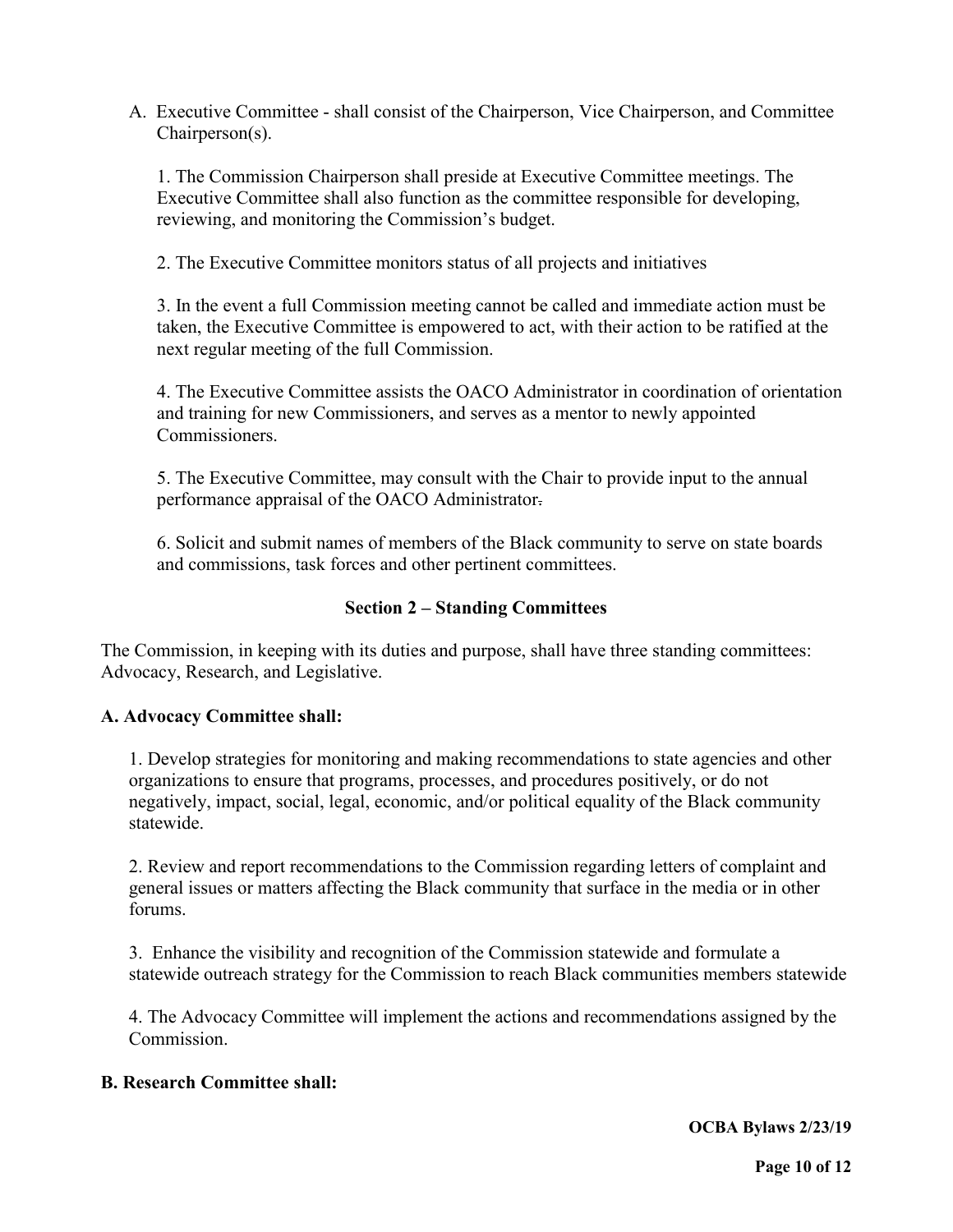1. Work with staff to ensure that the Commission is able to access statistics regarding the Black community statewide.

2. Conduct preliminary research on issues that are of concern to the Commission.

3. Make recommendations to the Commission regarding further research and/or communication with the Governor, Legislature, and city, county, and state agencies regarding the social, economic, legal or political status of the Black community statewide.

4. Work with staff in the development, publication, and distribution of the Commission's biennial report to the Governor and the legislature.

## **C. Legislative Committee shall work with staff to:**

1. Monitor and report the impact of specific legislation on Black Oregonians to the Commission.

2. Propose legislative concepts for review by the Commission and formulate an annual legislative agenda for the Commission to be strategic, intentional and focused on policies most important to Black communities statewide

3. Coordinate the Commission's testimony on specific legislation.

4. Carry out any other tasks assigned by the Commission.

### **Section 3 – Committee Chairpersons**

The Commission Chairperson, subject to ratification of the Commission shall appoint committee Chairpersons. Committee Chairpersons terms is one year.

### **Section 4 – Committee Membership**

Every Committee of the Commission shall have no less than two Commissioners, and a Commissioner shall serve as the Committee Chairperson. Depending on the needs of the Committee, members of the Community or representatives of other agencies or organizations may serve on a Commission Committee. Non-Commissioners may be recommended by Commissioners and shall be appointed by the Commission Chairperson, subject to the ratification of the Commission.

# **ARTICLE X – RULES OF PROCEDURE**

Robert's Rules of Order shall govern commission meetings, unless other designated by the majority of Commissioners present.

# **ARTICLE XI – OREGON LAW**

In the event any provisions of these by-laws are in conflict with Oregon Law, Oregon law shall be controlling.